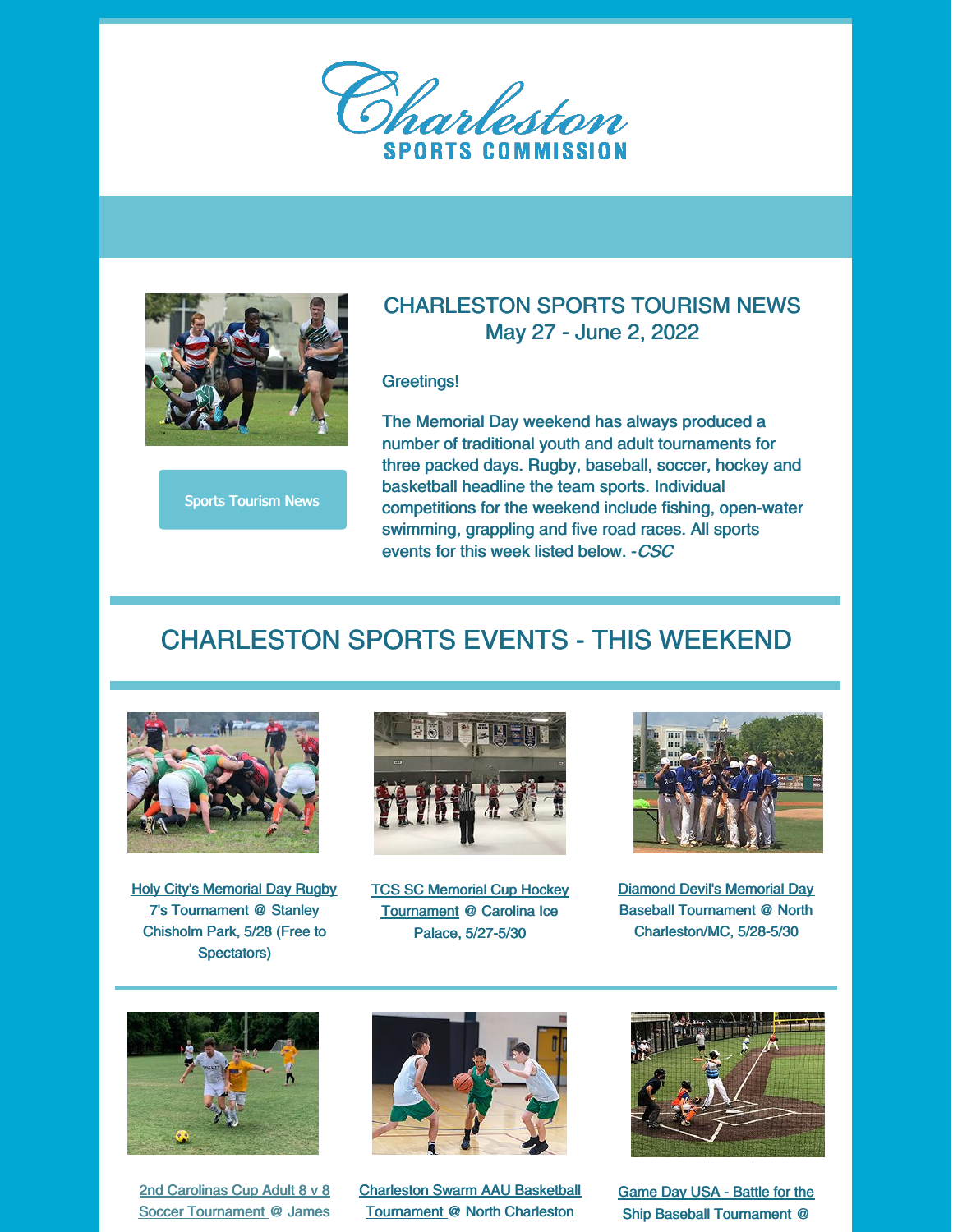Island Soccer Complex, 5/28-5/29 Athletic Center, 5/27-5/29 Shipyard Park, 5/27-5/29



Holy City Sub Series 2022 Spring Open @ Lowcountry Conference Center, 5/28



54th Georgetown Blue Marlin **Tournament @ Georgetown** Marina, 5/25-5/28



13th Biennial Gulfstream Race @ Charleston Yacht Club, 5/27-5/29



20th Lowcountry SPLASH Open-Water Swim 2.4, 5-mile ocean @ Hobcaw YC, 5/28



LCDA Dog Agility Trial @ Lowcountry Dog Training Field, 5/27-5/29



**5th Annual Atlantic Coast** Baseball, The Shipyard Tourney, 6/2-6/5

## ROAD RACES THIS WEEK

Race The Landing 5K **Series** 

Run Charlie Run RiverDogs 5K @ The Joe

iFive:k Digital Corridor 5K @ Riverfront Park

Hell Hole **Hundred Relays** and Trail Runs

Bulldog Breakaway 2022 Twilight 5K

# FIREFIGHTER CHALLENGE & USS BATTLE SERIES MT. PLEASANT, JUNE 11-12



FIREFIGHTER CHALLENGE promotes and showcases the talents, skills and athleticism of



USS BATTLE SERIES is a functional fitness competition that brings a new level of awareness in terms of health, fitness, and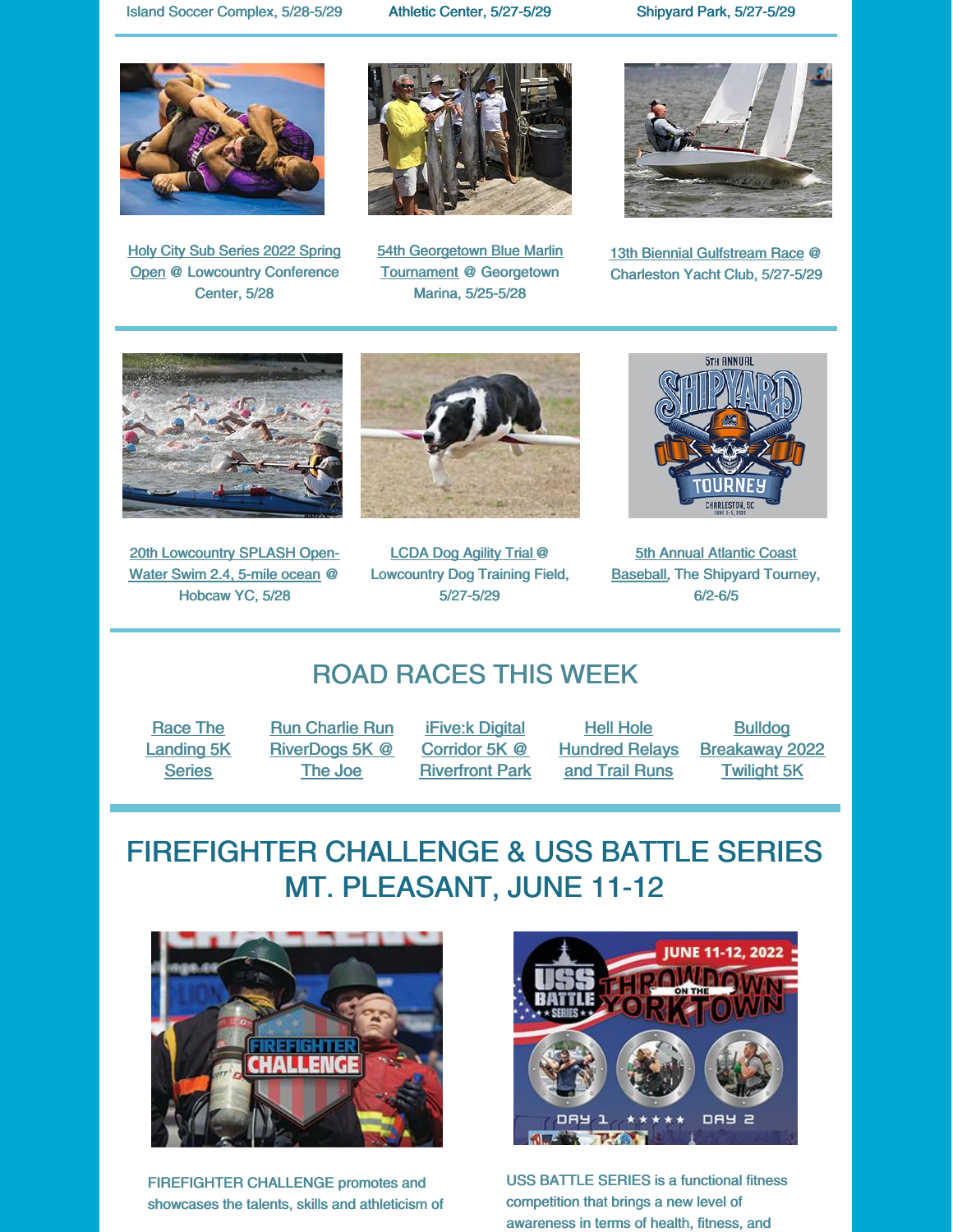America's firefighter heroes and heroines in an exciting and entertaining sports competition. Departments in the region are invited to enter relay teams of 3-5 members. Spectators are encouraged to attend! FIREFIGHTER **CHALLENGE** 

mental well-being for US Armed Forces, First Responders and those that support our brave men and women. Free for Active Duty Military and Adaptive Athletes and 50% off for First Responders. USS BATTLE SERIES

## COLLEGE SPORTS TEAMS







CofC, CSU and The Citadel Fall Sports Schedules to be released soon.

## PROFESSIONAL SPORTS TEAMS



**Charleston Battery** 2022 Soccer Season Next home match is 6/4 against Indy Eleven.



Charleston RiverDogs 2022 Baseball Schedule Home games against Delmarva, 5/24-5/29.



**SC Stingrays Hockey** 2022-23 Schedule Stingrays return to Coliseum on October 22. Tickets available.

Missed the last Charleston Sports Tourism News? Download <sup>a</sup> copy here.

Explore Charleston Calendar of **Events** 

Media Accolades Compiled by Explore **Charleston** 

Charleston's Holy Sinner's Event Guide

Charleston Premier Sports Travel **Events** 

**Kathleen Cartland, Executive Director Charleston Area Sports Commission |843-805-3030| 375 Meeting St. Charleston SC 29403**